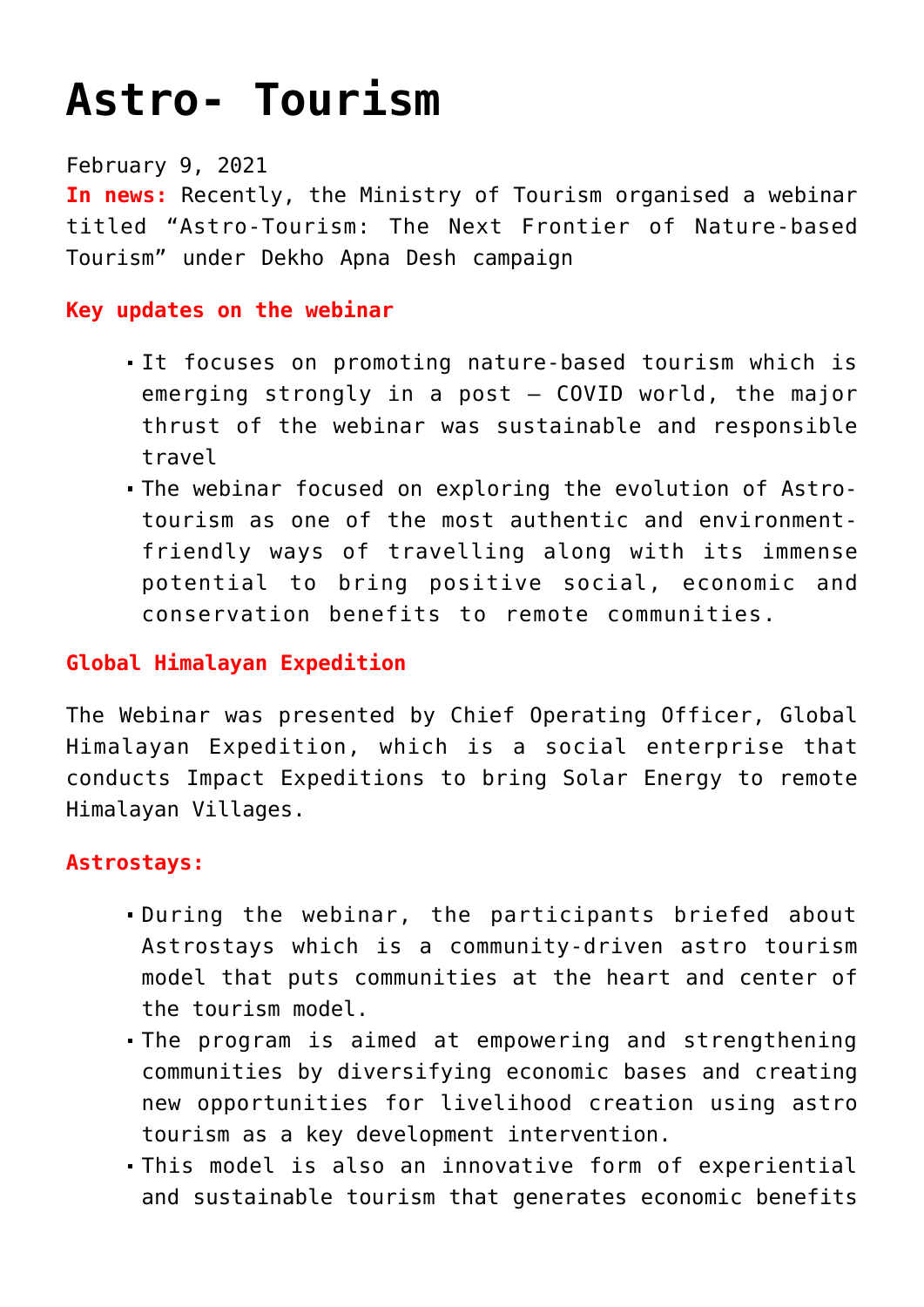for remote and rural regions of the world that have access to clear night skies while creating unique lifechanging experiences for travellers.

Trained on basics of astronomy and know-how of operating telescopes, the local homestay owners (mostly women) conduct night sky gazing sessions for the incoming tourists, creating a new channel of revenue generation for the communities, that has eventually led to increase in stimulus to local economy, reducing local youth migration and preservation of age-old cultural Himalayan heritage.

#### **Major destinations of Astro-tourism in India**

The presenters also highlighted on some of the major destinations which can be promoted as Astro-tourism destinations in India such as Pangong Lake (Ladak), Rann of Kutchh (Gujarat), Mandu (Madhya Pradesh), Lahaul & Spiti (Himachal Pradesh) etc. They further intensified on promoting National Parks & Wildlife Sanctuaries as Astro-tourism destinations during night.

#### **What is Astro-tourism?**

It refers to any kind of tourism that involves the night sky or visiting facilities related to astronomy like observatories, and combining that with a broader sense of ecotourism where interaction with nature is what the visitor experience is about

#### **Global Himalayan Expedition** (GHE)

- It is the one of the world's first organizations using the force of tourism coupled with technology to bring solar energy to these remote communities, **as recognized by the World Travel and Tourism Council (WTTC) and the United Nations World Tourism Organisation (UNWTO).**
- **GHE has electrified 140 villages and lit up the lives of more than 60,000 people** through an innovative concept of